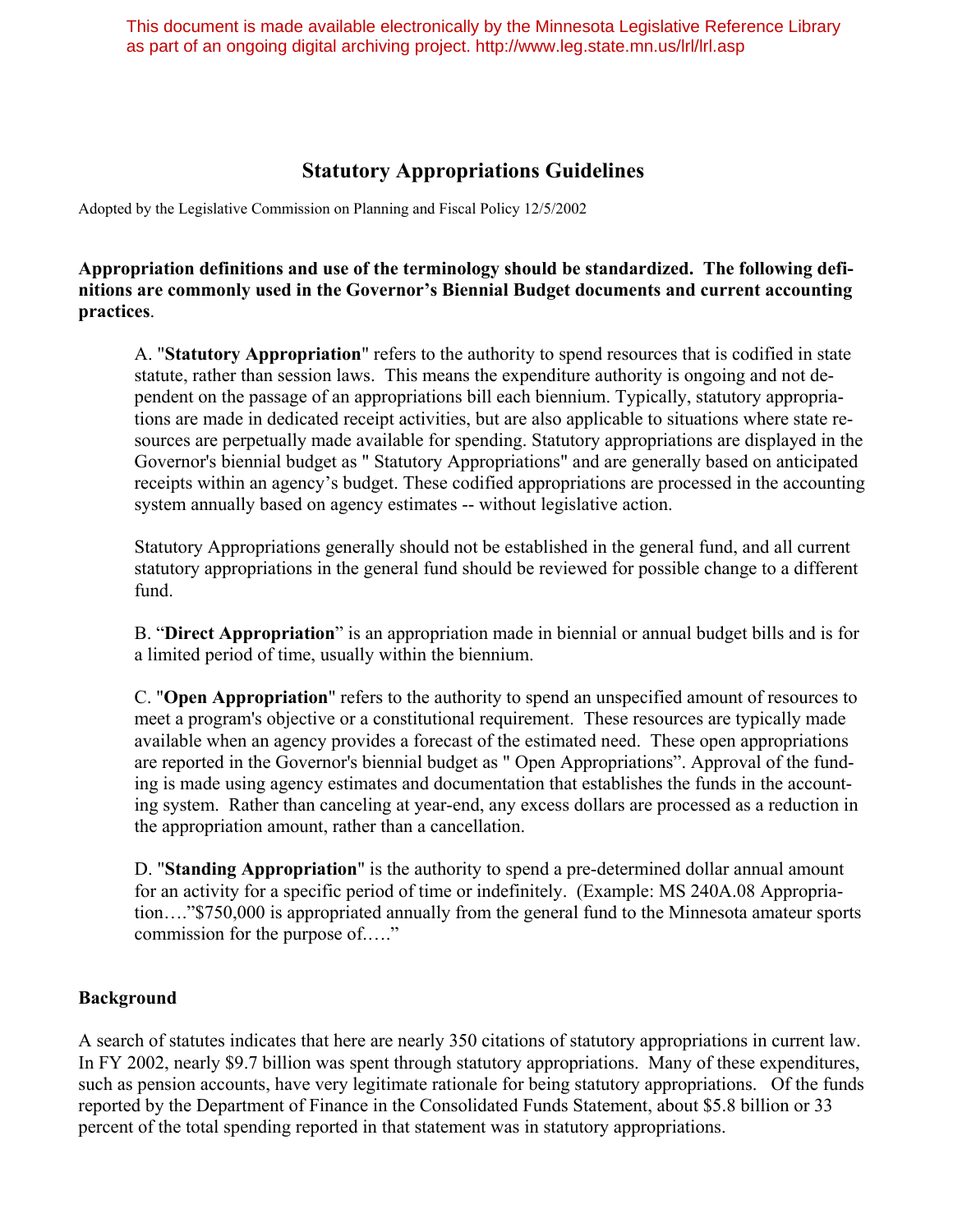### **Rationale for Standing Appropriations**

A direct appropriation requires an affirmative and periodic act by the legislature. Statutory appropriations are very different. While the initial act establishing a statutory appropriation (usually every two years) requires affirmative action, the appropriation remains in effect until the legislature either decides to change the original law or until a sunset takes effect. This difference has a significant bearing on the way statutory appropriations are treated in the budget process. Statutory appropriations are often assumed as given. As a result, some statutory appropriations, especially those with a dedicated revenue source, receive very little legislative oversight or scrutiny.

The rationale underlying legislative decisions to make an appropriation statutory in the first instance vary. Reasons include:

A. To prioritize programs in the appropriation process. A statutory appropriation places the receiving program first in line to use available resources. This implies that the program is considered so important that the legislature treats its funding as nearly automatic. A good example of this rationale is the statutory appropriation for debt service on state bonds. A reduction in a statutory appropriation requires an enactment of legislation. On the other hand, direct appropriations require enactment of legislation for the appropriation to occur.

B. To assure certainty to the recipients of the resources. Programs funded by statutory appropriation are more certain of receiving an appropriation than programs funded through direct appropriations. This result is a function of the budget process. While statutory appropriations can be changed by the legislature, because they do not require affirmative action they are not as integral a part of the policy tradeoffs that characterize direct appropriations.

C. To prevent something else less desirable from occurring. Constitutional or federal requirements may cause an undesirable action to occur without a statutory appropriation. For example, the state constitution requires a statewide property tax levy to be imposed to cover state bond debt service if appropriated funds are inadequate. While a direct appropriation could be used to fund the debt service, the actual needs are uncertain at the time of the appropriation process. A statutory appropriation makes a statewide property tax much less likely to occur.

D. To cover the operating costs related to large fixed expenditures of recipients. Some statutory appropriations are related to large capital expenditures made by recipients. One example is the statutory appropriation for a subsidy for ethanol plants. Without some security of resources of more than two years in advance these projects might not be undertaken.

E. To match erratic revenues with spending. Many statutory appropriations simply make available for spending revenue from fees raised for a certain purpose. If the fees are erratic or there is difficulty forecasting the amount in order to make a direct appropriation, a statutory appropriation may be used to match needed expenditures to revenues.

F. To match appropriations with needs. Some programs serve clients where demand is hard to forecast. Rather than make a direct appropriation and deal with deficiencies as they occur a statutory appropriation is used to cover any shortfall. Many tax aids and credits work this way.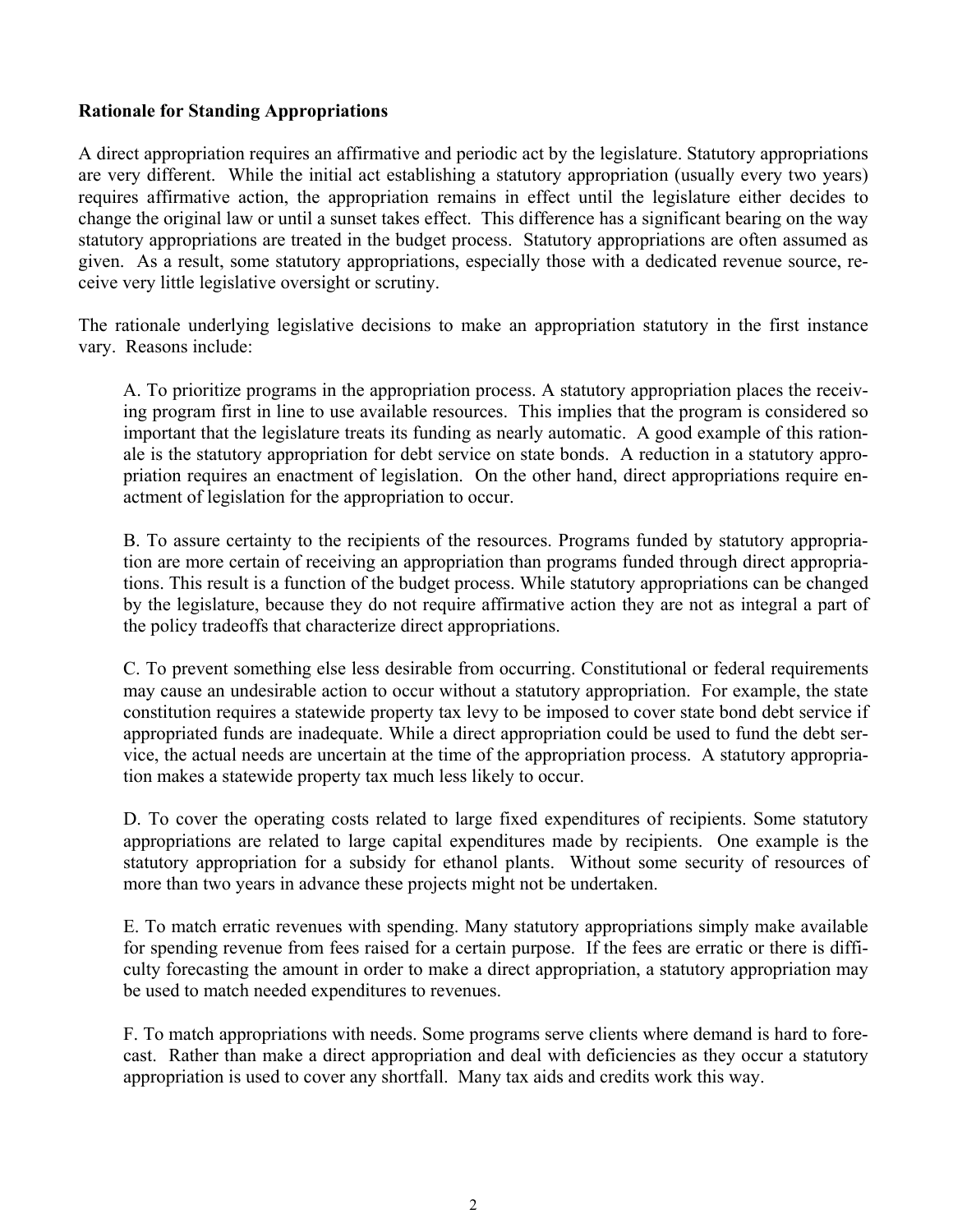G. To respond to uncontrollable resources. Federal funds must be spent according to the requirements of federal law. The legislature or the executive branch may have very little discretion. A statutory appropriation makes this money available for the purpose specified in federal law.

## **Criteria for Open or Standing Appropriation Standards**

Each of these reasons has been used to justify placing statutory appropriations into law. But there are no standards to use to determine when the reason is appropriate. For example, under letter A, how important does a program need to be to funded with a statutory appropriation? What guidelines should legislators use to make that judgment? Under letter B, how much uncertainty must exist to justify use of a statutory appropriation rather than a direct appropriation. Under letter E, how erratic do receipts need to be? Under letter F, why not use the deficiency approach for any shortfalls in a direct appropriation? Under letter G, direct appropriations of federal funds would allow legislators to more closely align appropriations for state and federal programs.

Why are standards or guidelines important? The reason is discussed throughout the rationale above. Statutory appropriations are automatic, do not require an affirmative act by the legislature, and place some programs ahead of others in the budget process. The reasons why an appropriation was made statutory at one point in time may no longer be valid. These facts may distort the policy debate when the legislature is determining budget priorities.

### **Improved reporting and review should be developed for oversight and control of statutory appropriations.**

A separate well-defined executive-legislative branch process should be established to identify and report based on current information resources that meets appropriately defined needs. The basic operating activity of each statutory appropriation is captured in the accounting system. Joint agreement is needed to identify sufficient information necessary for legislative oversight and control and to improve in formation access. Better and timely information will provide legislators and legislative staff with the opportunity to review the activities associated with statutory appropriations.

- A. A review of statutory appropriations should be conducted within the respective legislative committees. A schedule for reviewing statutory appropriation should be determined by the respective committees over a 4 - 8 year period. As an alternative, the review schedule could include a stratified schedule where statutory appropriations are reviewed every 2, 4, 6, or 8 years based on size.
- B. Additionally, an annual review should be conducted be conducted on all accounts carrying substantial balances between fiscal years at year-end.
- C. If a review suggests that a statutory appropriation is no longer necessary or desired, the activity should be funded with a direct appropriation

### **Specific Recommendations**

### **1. Statutory appropriations should be established when:**